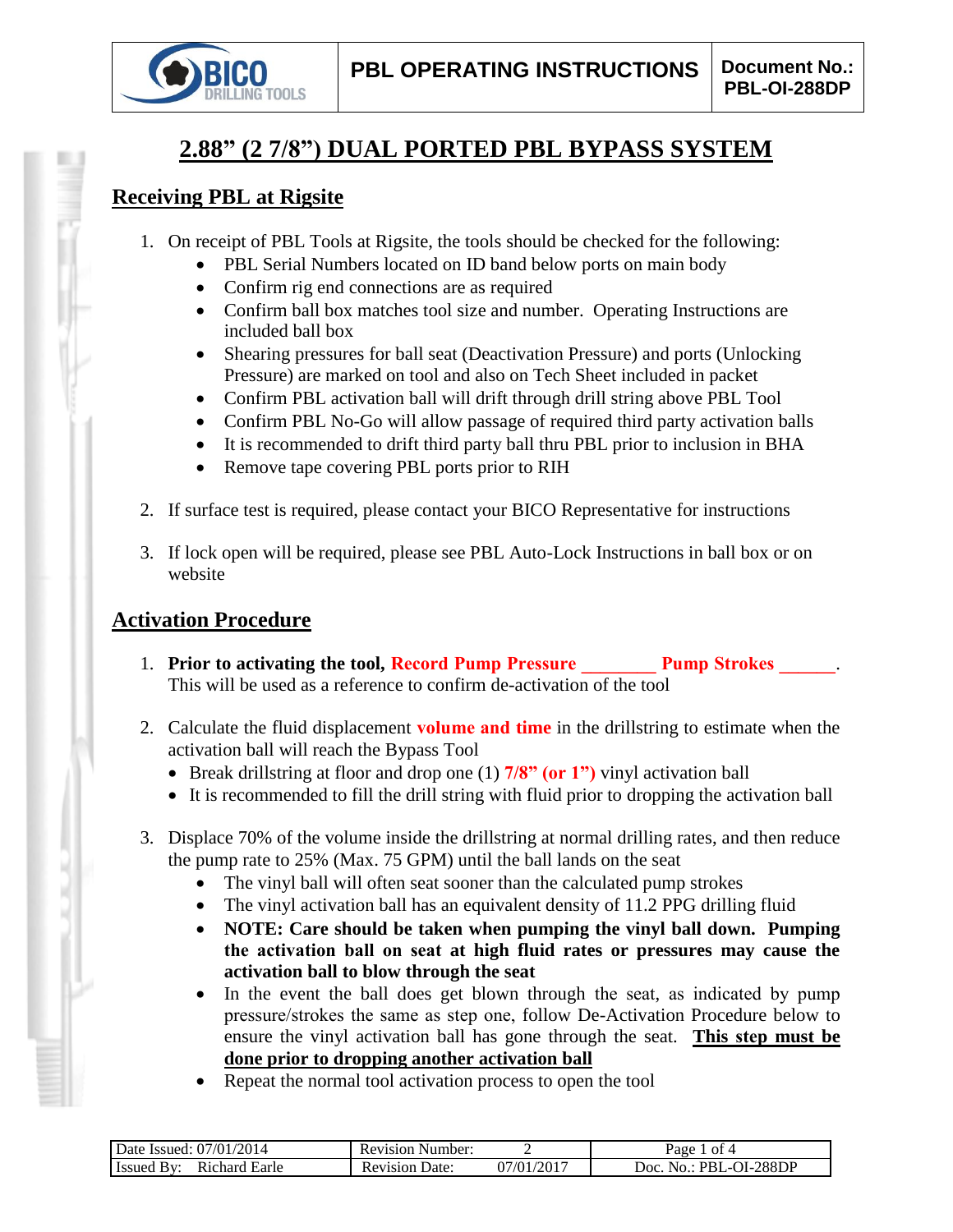- 4. When the activation ball lands on-seat, the Sleeve will shift to its open position against the spring with pump pressure. The activation ball will not float off of the seat if pumping is discontinued
	- **NOTE: IT TAKES LESS THAN 250 PSI TO ACTIVATE /OPEN THE TOOL**
	- Surface indication of the tool being in the open position is a pressure drop. **Compare pump pressure/strokes to rates and pressures recorded in step one.** Once the tool is open, pump rates can be increased to the desired rate above the ball deactivation shearing pressure**.** High pump rates/PSI will not push the ball through the seat and deactivate the tool. The deactivation pressure, marked on the tool and on Tech Sheet, only applies after the steel balls have been dropped to deactivate the tool
	- Fluid will now be diverted through the side ports. As long as pumping is continuous, fluid will be diverted through the ports. If pumping is halted, the sliding sleeve will shift to the closed position. When pumping resumes, the sleeve will shift open again allowing fluid diversion through the ports of the PBL Tool
	- It is recommended a constant, high pump rate be maintained while the tool is in the open position. **If low flow rates, low differential pressures between drill pipe and annulus, bullheading, squeezing or similar low flow operations are required, it is recommended to deactivate the PBL Tool before commencing such operations**
	- Rotating and reciprocating the drillstring is good practice while activating and deactivating the PBL Tool

# **De-Activation Procedure**

**TOOLS** 

- 1. Break the drillstring at rig floor and drop 2 steel **13/16" (or 7/8")** de-activation balls. It is good practice to drop the second steel ball 5-10 seconds after the first one
- **2.** After dropping the steel de-activation balls, immediately start pumping at 50% of the normal flow rates (75 GPM minimum) keeping the pump pressure 1000 psi below PBL deactivation pressure and watch for a pressure increase
	- When the steel balls reach the PBL Tool, they will restrict flow through the ports creating an immediate pressure increase. Bring the pressure up as quickly as possible. Do not slow or stop flow rates
	- **The vinyl ball should blow through the seat at +/- 10% of stated shear pressure depending upon down hole conditions**
	- A pressure decrease is an indication the vinyl activation ball has blown through the seat and into the ball catcher. The steel balls will follow into the ball catcher
- 3. After the vinyl ball shears through the seat, the sleeve will move to the closed position. Circulation will now be through the BHA
- 4. When pumping is resumed, check that the pressure and strokes are the same as they were prior to activating the PBL Tool (See data recorded in step one, above)

**NOTE:** After tripping out of the hole, the balls must be removed from the ball catcher sub before RIH again. **The used vinyl activation balls should be immediately discarded and NEVER RE-RUN.** It is not recommended to TIH with balls in cage

| Date Issued: 07/01/2014            | <b>Revision Number:</b>  |                          | of 4<br>Page                   |
|------------------------------------|--------------------------|--------------------------|--------------------------------|
| <b>Issued By:</b><br>Richard Earle | Date:<br><b>Revision</b> | $1/01/201$ <sup>-1</sup> | ∟-OI-288DP<br>-No.: PBL<br>10C |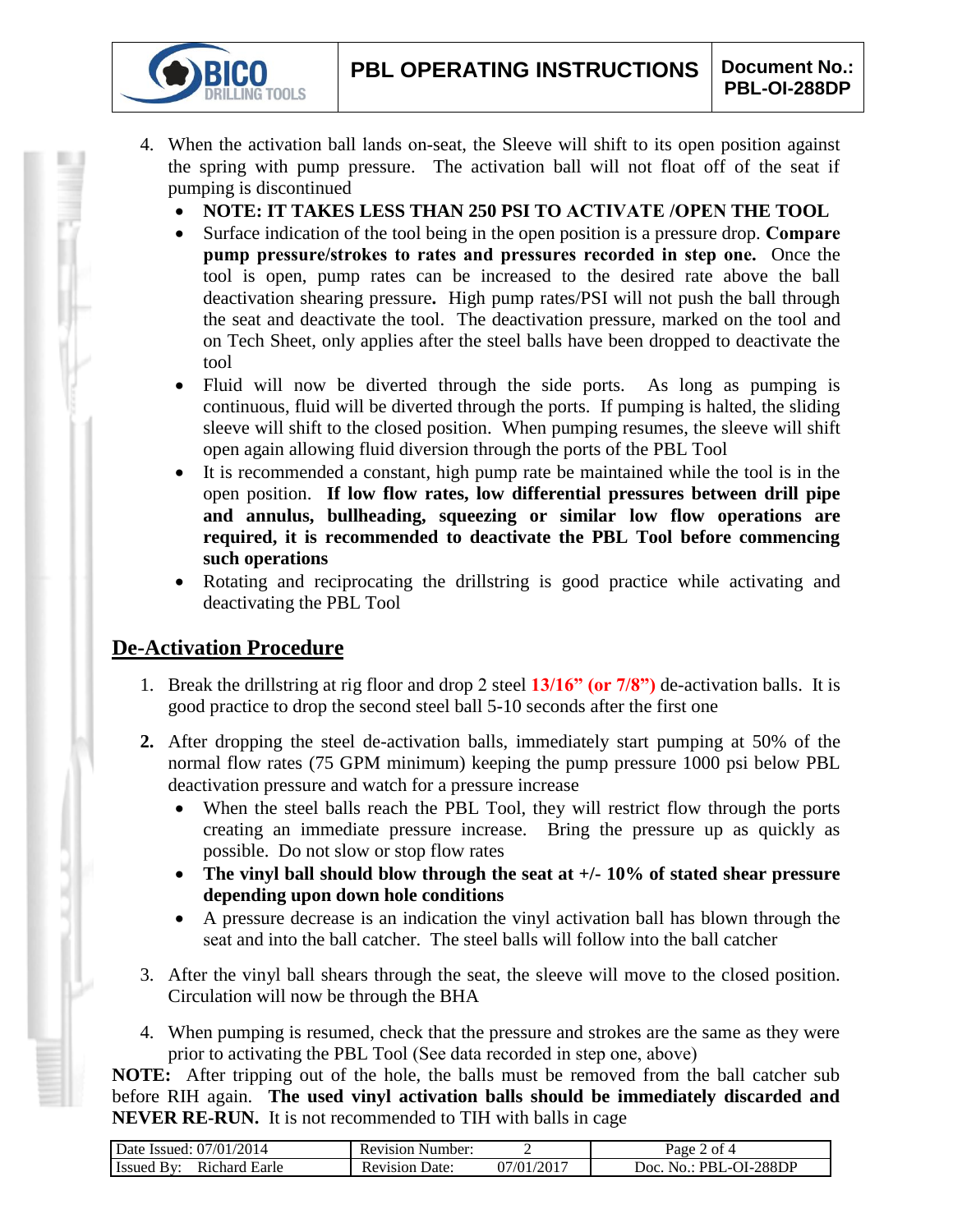

If required, ensure float valve is in BHA below PBL or finger trap has been installed in cage to prevent movement of balls. Consult BICO if situation arises. **If the PBL sub is to be rerun after being activated, it is strongly recommended to deactivate the tool prior to tripping out of the hole**

### **Emergency Weighted Darts with Vinyl Balls or "Fast Darts"**

Not available for this tool size

Should there be any questions regarding the operational procedures of the PBL Tool please contact BICO Drilling Tools or visit our website at: **www.bicodrilling.com**

#### **Contacts: BICO Drilling Tools, Inc**

**Corporate Headquarters and Service Center - Houston, Texas** 1604 Greens Road Houston, TX 77032 Phone: 281-590-6966, 877-779-2426 Fax: 281-590-2280 e-mail: [sales@bicodrilling.com](mailto:sales@bicodrilling.com)

**Southeast Service Center Broussard, Louisiana** 303 Ida Road Broussard, LA 70518 Phone: 337-839-1133 Fax: 337-839-1143

**Mid-Continent Service Center Oklahoma City, Oklahoma** 1901 S.E. 22nd Street Oklahoma City, OK 73129 Phone: 405-677-5877 Fax: 405-677-5218

**Rocky Mountains Service Center Casper, Wyoming** 1849 Pyrite Casper, WY 82604 Phone: 307-237-1420, 888-437-1420 Fax: 307-237-1419

**Permian Basin Service Center Midland, Texas** 3707 S. County Rd. 1210 Midland, TX 79706 Phone: 432-563-3500 Fax: 432-563-1300

**Northeast Service Center Buckhannon, West Virginia** 271 Weatherford Blvd. Buckhannon, WV 26201 Phone: 304-460-7304 Fax: 304-460-7307

| Date Issued: 07/01/2014           | <b>Revision Number:</b> |            | 3 of 4<br>Page               |
|-----------------------------------|-------------------------|------------|------------------------------|
| Issued By<br>Richard Earle<br>Rv. | <b>Revision Date:</b>   | 07/01/2017 | No.: PBL-OI-288DP<br>$20c$ . |